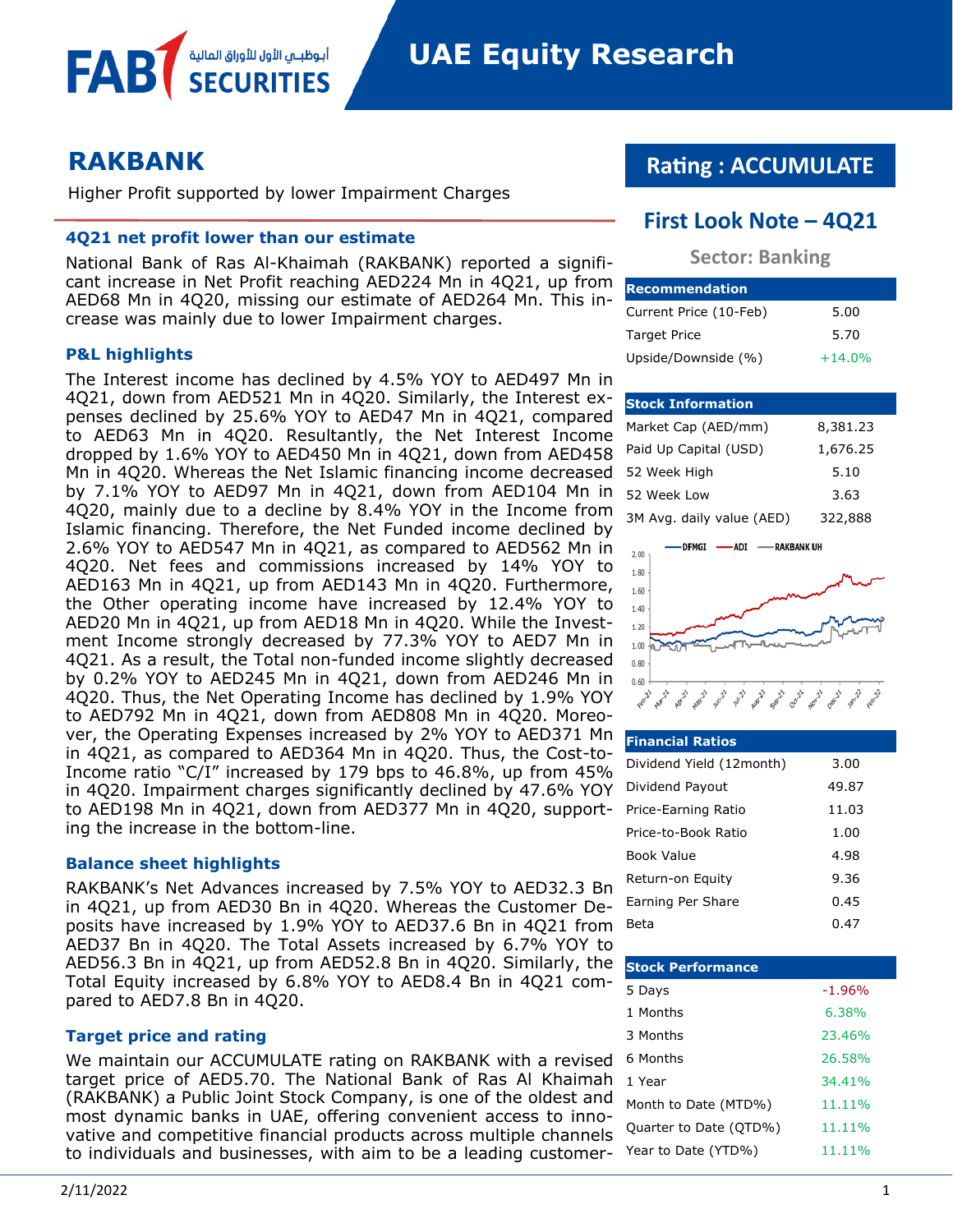

focused bank in the UAE. The Bank has reported a strong increase by 50.1% YOY in the Net Profit reaching AED 756 Mn at the year ended 31 December 2021, up from AED 504 Mn in the same period last year. This increase was mainly driven by lower Impairment Charges. The Interest Income from conventional loans and investments declined by 21.2% YOY standing at AED 1.97 Bn in the year ended 2021. Whereas the Interest costs on conventional deposits and borrowings have dropped significantly by 51.7% YOY to reach AED 197 Mn in 2021, down from AED 409 Mn in 2020. As a result, the Net Interest Income declined by 15.2% YOY to AED 1.8 Bn in 2021. Moreover, the Net Islamic Financing Income fell by 8.9% YOY reaching AED 394 Mn, as compared to AED 433 Mn in 2020, mainly due to a drop by 18.1% YOY in the Income from Islamic Financing. Therefore, the Bank's Net Funded Income stood at AED 2.2 Bn in the year ended 2021. Furthermore, Non-Funded Income increased by 2.3% YOY to AED 1.1 Bn, up from AED 1 Bn in 2020, led by AED 54.1 Mn increase in the Net fees and commission income and AED 21.4 Mn increase in Other operating income. This was partially offset by a decline in Forex and derivative income, Net Insurance Underwriting Profit, and Investment Income. Resultantly, the Total Operating Income for the year ended 31 December 2021, has declined by 9.4% YOY reaching AED 3.2 Bn, down from AED 3.6 Bn in the same period last year. While the Bank's Operating expenses remained stable at AED 1.4 Bn. Thus, the Cost to income (C/I) ratio stood at 43.2% compared to 39.2% in 2020. Moreover, the Impairment Charges have dropped by 35.3% YOY to AED 1 Bn, down from AED 1.7 Bn in 2020, supporting profitability. This decrease was mainly attributed to lower IFRS 9 credit loss provisions.

On the other hand, the Bank has shown strong balance sheet with an increase by 6.7% YOY in the Total Assets to AED 56.3 Bn in 2021, up from AED 52.8 Bn in 2020. Whereas the Net Advances have also increased by 7.5% YOY standing at AED 32.3 Bn at the end of the year 2021. Similarly, the Customer Deposits have increased by 1.9% YOY reaching AED 37.6 Bn in 2021. Thus, the Advances to Deposits (ADR) ratio rose by 444 bps to 85.8%, down from 81.3% in 2020. Bank's Profitability ratios such as ROAE and ROAA have increased to 9.3% and 1.4% in the year ended 2021, respectively. During FY 2021, the Bank's Capital Adequacy ratio as per Basel III stood at 17%, While the Bank's Common Equity Tier 1 ratio stood at 15%. However, the Loans to Stable Resources (LSR) ratio stood at 82.9% as of 31 December 2021, which is strongly lower than the maximum limit of 110%. Similarly, the Eligible Liquid Assets ratio stood at 11.6%, down from 14.5% in 2020, reflecting a healthy liquidity position. As the UAE economy continues to rebound swiftly from the effects of the COVID-19 pandemic, the Bank has demonstrated a similar form of resilience in 2021, this reflects the Bank's overall improvement. The Bank has recommended distribution of a cash dividend of 22.5 fils per share, it is subject to approval. Finally, the Bank will continue focusing on its digital transformation to deliver Simply Better banking solutions. Based on our analysis, we assign an ACCUMULATE rating on the stock.

#### **RAKBANK - Relative Valuation**

| (At CMP)       | 2017 | 2018 | 2019    | 2020 | 2021 |
|----------------|------|------|---------|------|------|
| P/E            | 10.4 | 9.3  | 7.7     | 16.7 | 11.1 |
| P/B            | 1.1  | 1.2  | $1.1\,$ | 1.1  | 1.0  |
| Dividend yield | 6%   | 6%   | 6%      | 3%   | 5%   |

*FABS estimate & Co Data*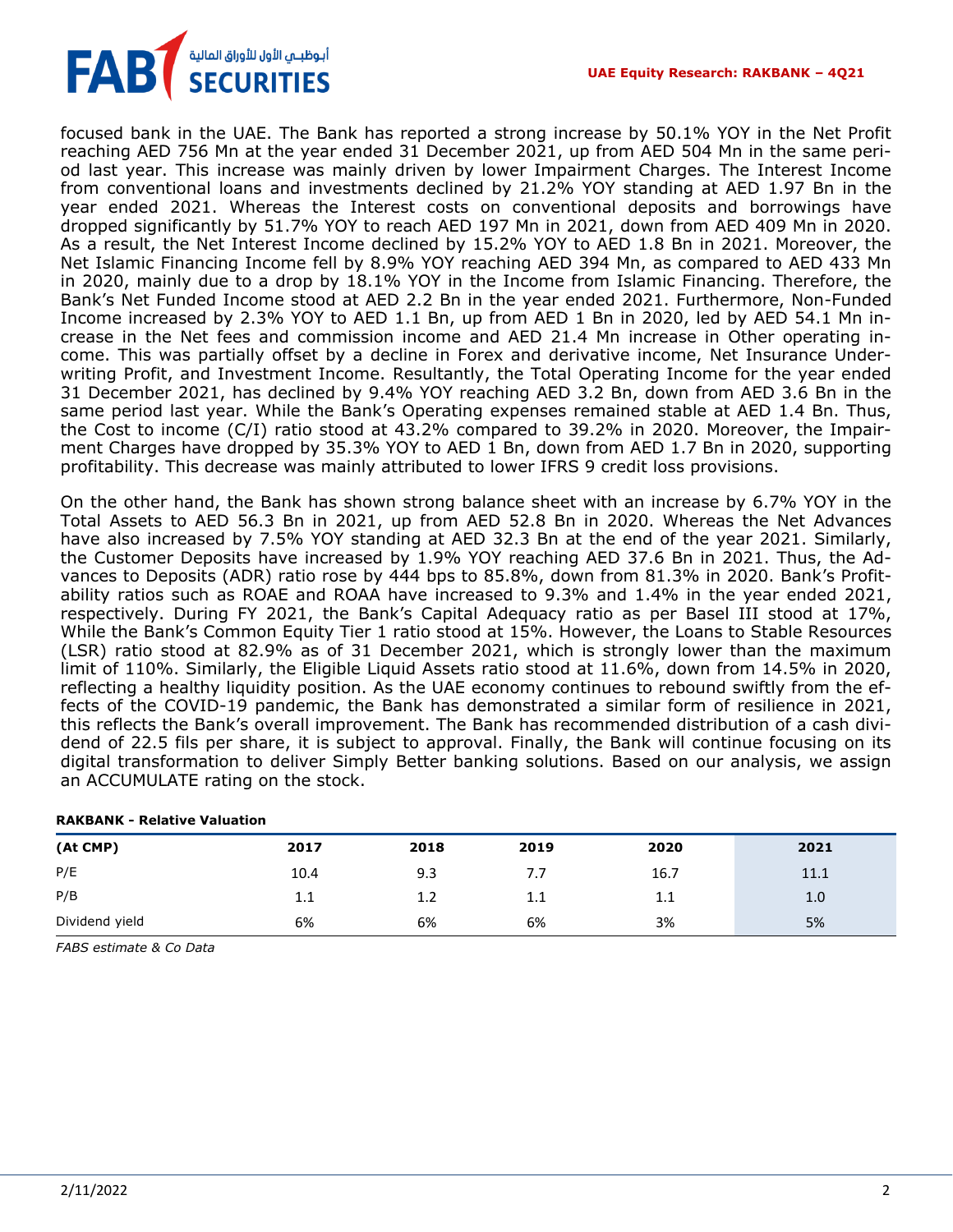

#### **RAKBANK - P&L**

| AED mm                              | 4Q20   | 3Q21   | 4Q21   | 4Q21F  | Var      | YOY Ch    | QOQ Ch    | 2020     | 2021     | Change   |
|-------------------------------------|--------|--------|--------|--------|----------|-----------|-----------|----------|----------|----------|
| Interest income                     | 521    | 495    | 497    | 528    | $-5.8%$  | $-4.5%$   | 0.4%      | 2,501    | 1,972    | $-21.2%$ |
| Interest expenses                   | -63    | -46    | $-47$  | -54    | $-12.1%$ | $-25.6%$  | 2.9%      | $-409$   | $-197$   | $-51.7%$ |
| Net interest income                 | 458    | 450    | 450    | 474    | $-5.1%$  | $-1.6%$   | 0.1%      | 2,093    | 1,774    | $-15.2%$ |
| Income: Islamic financing           | 124    | 112    | 113    | 120    | $-5.7%$  | $-8.4%$   | 0.8%      | 555      | 455      | $-18.1%$ |
| Islamic profit distribution         | $-19$  | $-16$  | $-16$  | $-16$  | 2.4%     | $-15.1%$  | 4.6%      | $-123$   | $-61$    | $-50.6%$ |
| <b>Net Islamic financing income</b> | 104    | 97     | 97     | 104    | -6.9%    | $-7.1%$   | 0.2%      | 433      | 394      | $-8.9%$  |
| <b>Net funded income</b>            | 562    | 546    | 547    | 578    | -5.4%    | $-2.6%$   | 0.1%      | 2,526    | 2,168    | $-14.1%$ |
| Net fees and commissions            | 143    | 172    | 163    | 195    | $-16.6%$ | 14.0%     | $-5.2%$   | 633      | 687      | 8.5%     |
| Foreign exchange gain               | 38     | 42     | 43     | 50     | $-14.5%$ | 13.6%     | 4.0%      | 188      | 161      | $-14.3%$ |
| Gross insurance underwriting Profit | 17     | 8      | 12     | 14     | $-13.8%$ | $-28.1%$  | 42.3%     | 53       | 37       | $-29.9%$ |
| Investment Income                   | 30     | 7      | 7      | 34     | $-80.0%$ | $-77.3%$  | $-3.3%$   | 90       | 80       | $-10.2%$ |
| Other operating income              | 18     | 30     | 20     | 22     | $-7.4%$  | 12.4%     | $-32.4%$  | 76       | 97       | 28.4%    |
| Total non-funded income             | 246    | 259    | 245    | 316    | $-22.3%$ | $-0.2%$   | $-5.3%$   | 1,038    | 1,062    | 2.3%     |
| <b>Net operating income</b>         | 808    | 805    | 792    | 894    | $-11.4%$ | $-1.9%$   | $-1.6%$   | 3,564    | 3,231    | $-9.4%$  |
| Operating expenses                  | $-364$ | $-351$ | $-371$ | $-368$ | 1.0%     | 2.0%      | 5.6%      | $-1,395$ | $-1,396$ | $0.0\%$  |
| <b>Pre-provision profit</b>         | 444    | 454    | 421    | 527    | $-20.0%$ | $-5.1%$   | $-7.2%$   | 2,169    | 1,835    | $-15.4%$ |
| Impairment                          | $-377$ | $-225$ | $-198$ | $-262$ | $-24.5%$ | $-47.6%$  | $-12.2%$  | $-1,663$ | $-1,077$ | $-35.3%$ |
| <b>Profit for the year</b>          | 67     | 229    | 224    | 265    | $-15.5%$ | <b>NM</b> | $-2.2%$   | 505      | 758      | 50.0%    |
| Non-controlling interest            | 1      | $-1$   | 0      | $-1$   | NΜ       | $-95.4%$  | <b>NM</b> | $-2$     | $-2$     | 35.9%    |
| <b>Net profit attributable</b>      | 68     | 228    | 224    | 264    | $-15.3%$ | <b>NM</b> | $-2.0%$   | 504      | 756      | 50.1%    |

*FABS estimate & Co Data*

#### **RAKBANK - KPI**

| AED mm          | 4Q20    | 3Q21    | 4Q21  | YOY Ch  | QOQ Ch | 2020    | 2021  | Change  |
|-----------------|---------|---------|-------|---------|--------|---------|-------|---------|
| Net FI/OI       | 69.6%   | 67.9%   | 69.0% | $-52$   | 119    | 70.9%   | 67.1% | $-374$  |
| NIM             | 5.3%    | 4.6%    | 4.5%  | $-80$   | $-4$   | 5.4%    | 4.6%  | -80     |
| <b>NIS</b>      | 5.3%    | 4.5%    | 4.5%  | -79     | $-4$   | 5.3%    | 4.5%  | $-78$   |
| Fees & comms/OI | 17.7%   | 21.3%   | 20.6% | 287     | $-77$  | 17.8%   | 21.3% | 351     |
| Trading/OI      | 3.7%    | $0.9\%$ | 0.9%  | $-286$  | $-2$   | 2.5%    | 2.5%  | $-2$    |
| Cost to income  | 45.0%   | 43.6%   | 46.8% | 179     | 320    | 39.2%   | 43.2% | 405     |
| Impairment/PPP  | 85.0%   | 49.6%   | 46.9% | $-3804$ | $-270$ | 76.7%   | 58.7% | $-1802$ |
| NP/OI           | 8.4%    | 28.3%   | 28.2% | 1984    | $-11$  | 14.1%   | 23.4% | 927     |
| <b>ROAE</b>     | $0.9\%$ | 2.8%    | 2.7%  | 183     | $-13$  | $6.4\%$ | 9.3%  | 290     |
| <b>ROAA</b>     | 0.1%    | 0.4%    | 0.4%  | 27      | -2     | 0.9%    | 1.4%  | 47      |

*FABS estimate & Co Data*

#### **RAKBANK - Key B/S items**

| AED mm                   | 4020    | 1021    | 2021    | 3021     | 4021   | YOY Ch |
|--------------------------|---------|---------|---------|----------|--------|--------|
| <b>Net advances</b>      | 30,041  | 30,518  | 31,063  | 31,451   | 32,284 | 7.5%   |
| QOQ change               | $-1.2%$ | 1.6%    | 1.8%    | 1.2%     | 2.6%   |        |
| <b>Total assets</b>      | 52,773  | 53,231  | 54,312  | 54,495   | 56,304 | 6.7%   |
| QOQ change               | 0.9%    | 0.9%    | 2.0%    | 0.3%     | 3.3%   |        |
| <b>Customer deposits</b> | 36,944  | 36,479  | 37,027  | 36,988   | 37,647 | 1.9%   |
| QOQ change               | $8.0\%$ | $-1.3%$ | 1.5%    | $-0.1\%$ | 1.8%   |        |
| <b>Total Equity</b>      | 7,845   | 7,960   | 7,924   | 8,149    | 8,382  | 6.8%   |
| QOQ change               | 1.8%    | 1.5%    | $-0.5%$ | 2.8%     | 2.9%   |        |

*FABS estimate & Co Data*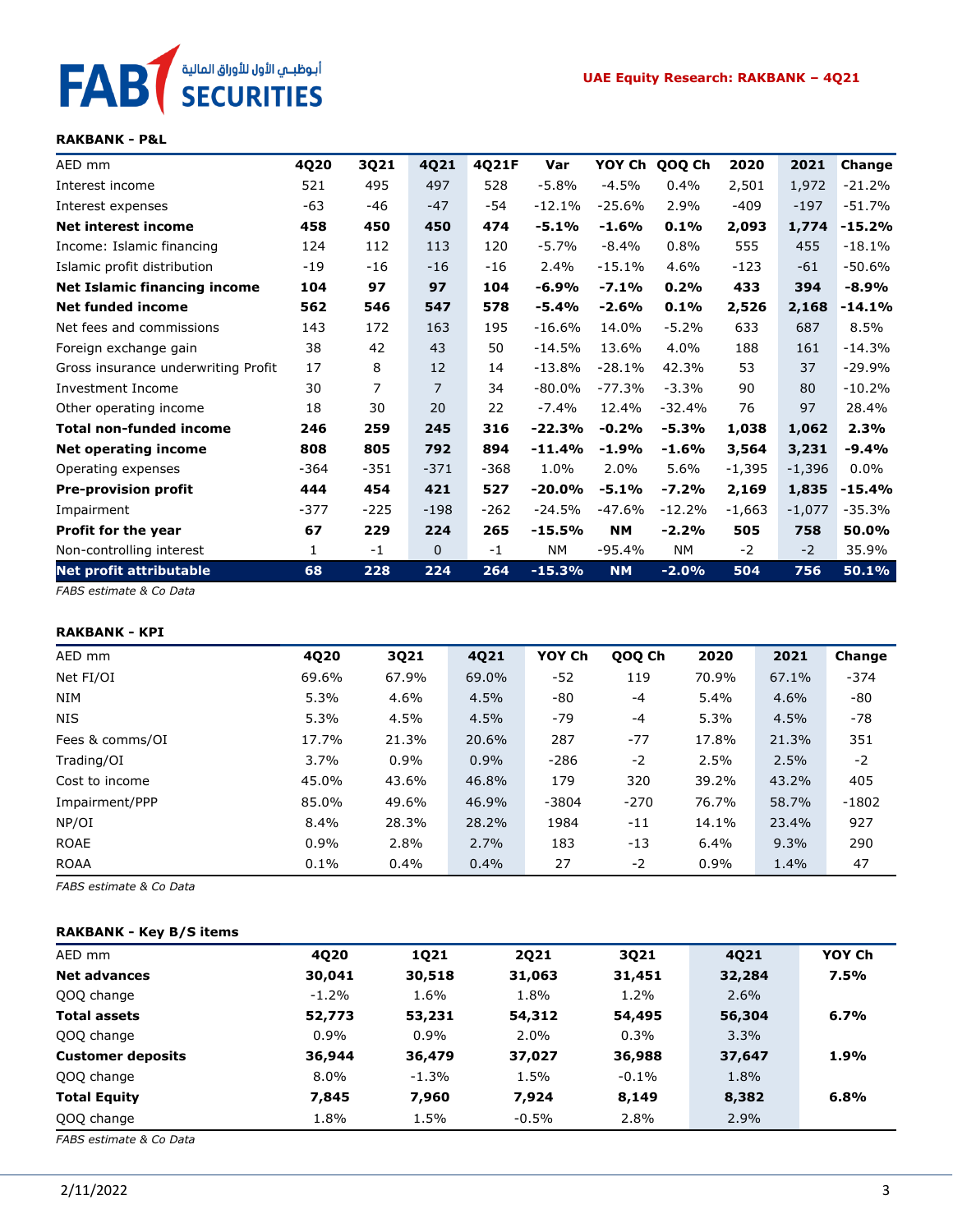#### **Research Rating Methodology:**

| Rating            | <b>Upside/Downside potential</b> |
|-------------------|----------------------------------|
| <b>BUY</b>        | Higher than $+15%$               |
| <b>ACCUMULATE</b> | Between $+10\%$ to $+15\%$       |
| <b>HOLD</b>       | Lower than $+10\%$ to $-5\%$     |
| <b>REDUCE</b>     | Between -5% to -15%              |
| <b>SELL</b>       | Lower than -15%                  |

#### **FAB Securities Contacts:**

# **Research Analysts** Ahmad Banihani +971-2-6161629 [ahmad.banihani@Bankfab.com](mailto:ahmad.banihani@Bankfab.com) **Sales & Execution** Abu Dhabi Head Office Trading Desk  $+971-2-6161700/1$  [Online Trading Link](http://www.nbad.com/countries/en-ae/Brokerage/WhatWeOffer/Pages/OnlineTrading.aspx) +971-2-6161777 Institutional Desk +971-4-4245765 Sales and Marketing +971-2-6161703

### **DISCLAIMER**

This report has been prepared by FAB Securities (FABS), which is authorised by the UAE Securities and Commodities Authority, licensing registration number 604002, and is a member of the Abu Dhabi Securities Exchange and Dubai Financial Market. The information, opinions and materials contained in this report are provided for information purposes only and are not to be used, construed, or considered as an offer or the solicitation of an offer or recommendation to sell or to buy or to subscribe for any investment security or other financial instrument. The information, opinions and material in this report have been obtained and derived from publicly available information and other sources considered reliable without being independently verified for their accuracy or completeness. FABS gives no representation or warranty, express or implied, as to the accuracy and completeness of information and opinions expressed in this report. Opinions expressed are current as of the original publication date appearing on the report only and the information, including the opinions contained herein, are subject to change without notice. FABS is under no obligation to update this report. The investments referred to in this report might not be suitable for all recipients. Recipients should not base their investment decisions on this report and should make their own investigations, and obtain independent advice, as appropriate. Any loss or other consequences arising from the uses of material contained in this report shall be the sole and exclusive responsibility of the recipient and FABS accepts no liability for any such loss or consequence. The value of any investment could fall as well as rise and the investor may receive less than the original amount invested. Some investments mentioned in this report might not be liquid investments, which could be difficult to realise in cash. Some investments discussed in this report could be characterised by high level of volatility, which might result in loss. FABS owns the intellectual property rights and any other material contained in this report. No part of this report may be reproduced, utilised or modified in any form either in whole or in part or by any electronic, mechanical or other means, now known or hereafter invented, including photocopying and recording, or stored in any retrieval system without the prior consent of FABS in writing. While utmost care has been taken to ensure that the information provided is accurate and correct, neither FABS, nor its employees shall, in any way, be responsible for the contents. By accepting this document, the recipient agrees he/she has read the above disclaimer and to be bound by the foregoing limitations/ restrictions.